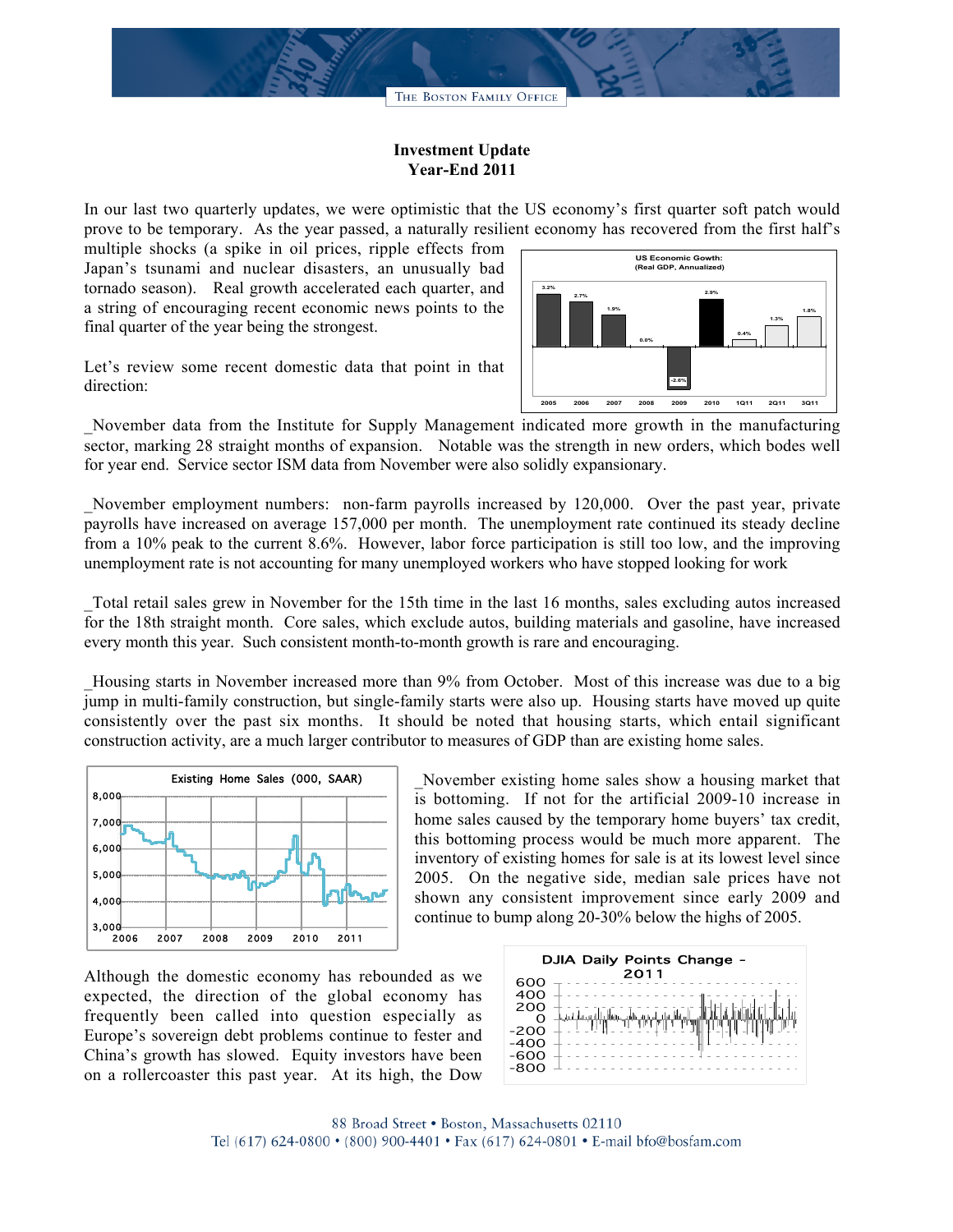

Jones Industrials average was up around 12% and at its low, down almost 10%, but ended the year up about 6%. The real story for equity investors in 2011 was volatility, with frequent large daily swings. Foreign markets were just as volatile as the US markets, but most finished the year far into negative territory.

Interest rates, especially at the long end of the maturity scale, again defied our expectations. Although we knew that the Fed was attempting to push longer rates lower via Operation Twist, we were surprised by how

much those rates did fall during the second half. At the beginning of the year, rates were already at very low levels, particularly so given that the Fed's efforts to stimulate the economy have been widely seen to be sowing the seeds for higher inflation in the future. Nevertheless, rates except at the shortest end of the yield curve fell significantly over the year, meaning that bonds earned exceptional returns. The longer the bond, the higher the return: the longest Treasury bonds returned close to 30%, 10-year Treasuries earned close to 17%, while 0-3 year Treasuries earned less than 3%.



Our key expectations for 2012:

US economic growth continues, somewhat better than in 2011 but still below average and below potential. Unforeseen events could upset this picture, but absent major external shocks, we think that growth continues. Booming North American natural gas exploration and production from new shale sources is an ongoing source of growth. There is also the outside possibility that with a major election cycle in November, a positive policy surprise could improve the growth outlook. In terms of the surprises and how important they could be, Arthur Laffer, the father of supply-side economics (the one school of economics whose policy prescriptions have not yet been implemented to combat our slow growth), estimates that while reducing regulatory costs would likely be pro-growth, reducing marginal tax rates would be ten times as effective, and a sound and stable US dollar would be 100 times as effective.

Europe adopts measures that are sufficient to prevent the breakup of the monetary union and the euro does not collapse. The key will be Germany's political support for maintaining the union and its long-delayed acceptance of the issuance of Eurobonds or some other kind of joint funding mechanism for the weaker members, in exchange for greater fiscal and budgetary coordination within the union and discipline imposed upon the weaker members. In this scenario, the most disruptive short-term outcomes are avoided. Unfortunately, the resulting austerity measures and tax hikes will mean that Europe as a whole is likely to be doomed to a near-term recession and a long period of growth that is poor even in comparison to its lackluster recent past.

Although a recession in Europe will affect the rest of the world, we believe that growth outside Europe can continue regardless. The availability of trade finance, long dominated by European banks, is critical to this continued growth and while the Europeans are being forced to retrench in the face of more stringent capital requirements, Asian competitors are already stepping up to fill this financing void and keep trade flowing. At the end of the day, Europe has been a relatively small contributor to global growth for quite some time.